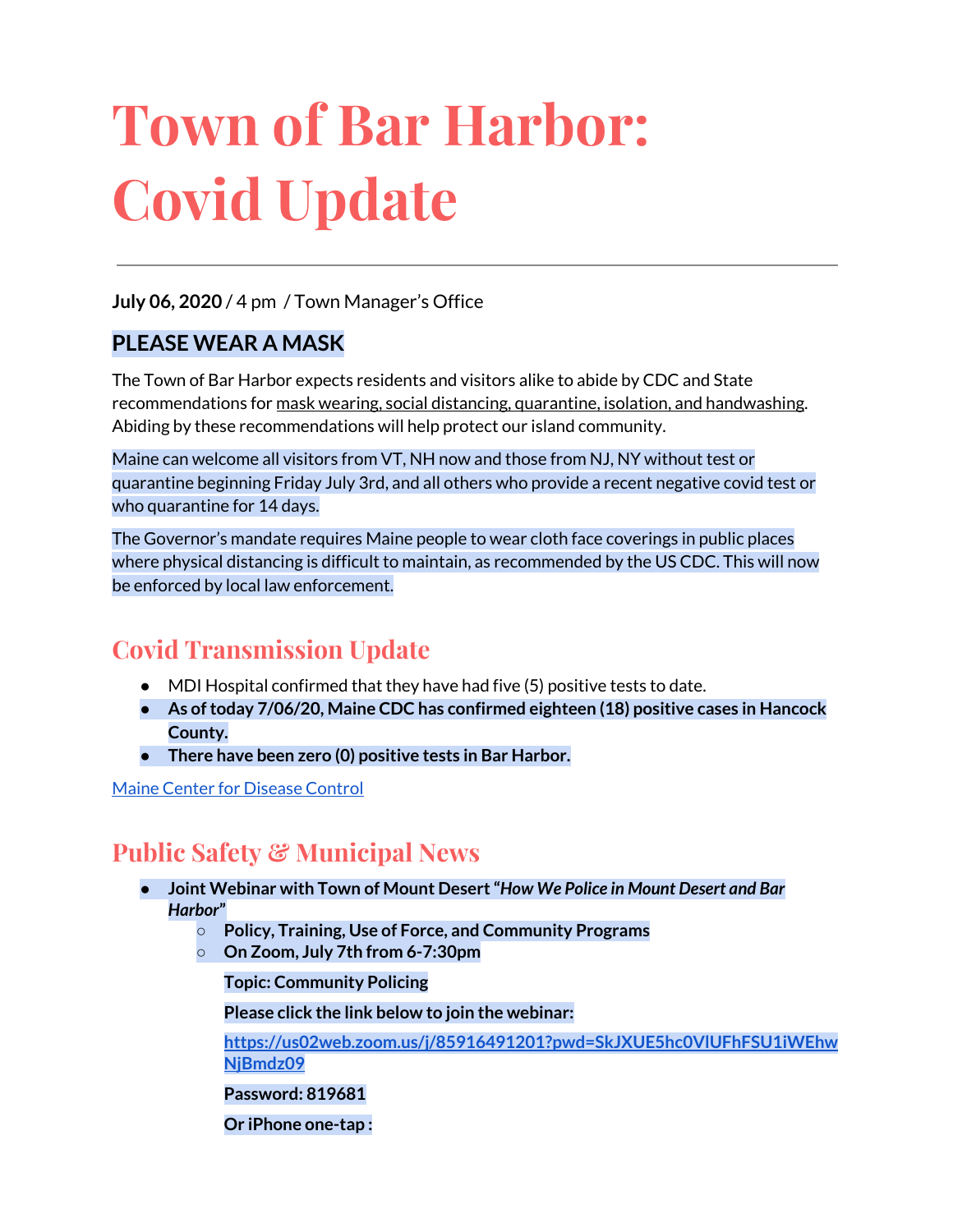#### **US: +19292056099,,85916491201# or +13126266799,,85916491201#**

#### **Or Telephone:**

**Dial(for higher quality, dial a number based on your currentlocation):**

**US: +1 929 205 6099 or +1 312 626 6799 or +1 301 715 8592 or +1 669 900 6833 or +1 253 215 8782 or +1 346 248 7799**

**Webinar ID: 859 1649 1201**

**International numbers available: https://us02web.zoom.us/u/kGdIuKvJu**

- **● Next Community Covid 19 Forum :"***Updatesfrom Local Decision Makers***" ○ On Zoom, July 28th from 6-7:30pm**
- **● Election will be held on July 14th.**
- **● The Town of Bar Harbor [received](https://www.maine.gov/governor/mills/news/mills-administration-approves-covid-19-prevention-and-protection-grant-awards-municipalities) \$127k in State funding to help with Covid related [education,](https://www.maine.gov/governor/mills/news/mills-administration-approves-covid-19-prevention-and-protection-grant-awards-municipalities) PPE, and safe visitation.**
- **● The CAT Ferry will not be [running](https://www.ferries.ca/) for the 2020 season**
- **● Glen Mary wading pool is open for the summer**

### **Island Explorer**

Downeast Transportation, in consultation with its partners, has decided to indefinitely postpone Island Explorer bus system service for 2020 due to the COVID-19 pandemic.

## **MDI Hospital**

**MDI Hospital Coronavirus Call Center :** If you are having symptoms or think you may have been exposed to COVID-19, call your primary care provider. If you do not have one, reach out to our Coronavirus Call Center at 207-801-5900. Calling ahead helps our dedicated health care professionals provide the best possible care and protects those in our community who are most vulnerable.

Remember: **PLEASE CALL AHEAD**

MDI [Hospital](https://www.mdihospital.org/covid-19/?fbclid=IwAR2Q31t4a6H1pxDfUeqSzFcmp5UbRlSwe93i58zEkHstfexp5EgoHB5cxGU) Covid Updates

## **Bar Harbor Chamber of Commerce**

**If you have ideas that would help Bar Harbor businesses during this time, please email concepts to Chamber Director Alf Anderson: [alf@barharborinfo.com](mailto:alf@barharborinfo.com)**

Includes resource lists for visitors and businesses

<https://www.visitbarharbor.com/member-center-coronavirus-resources>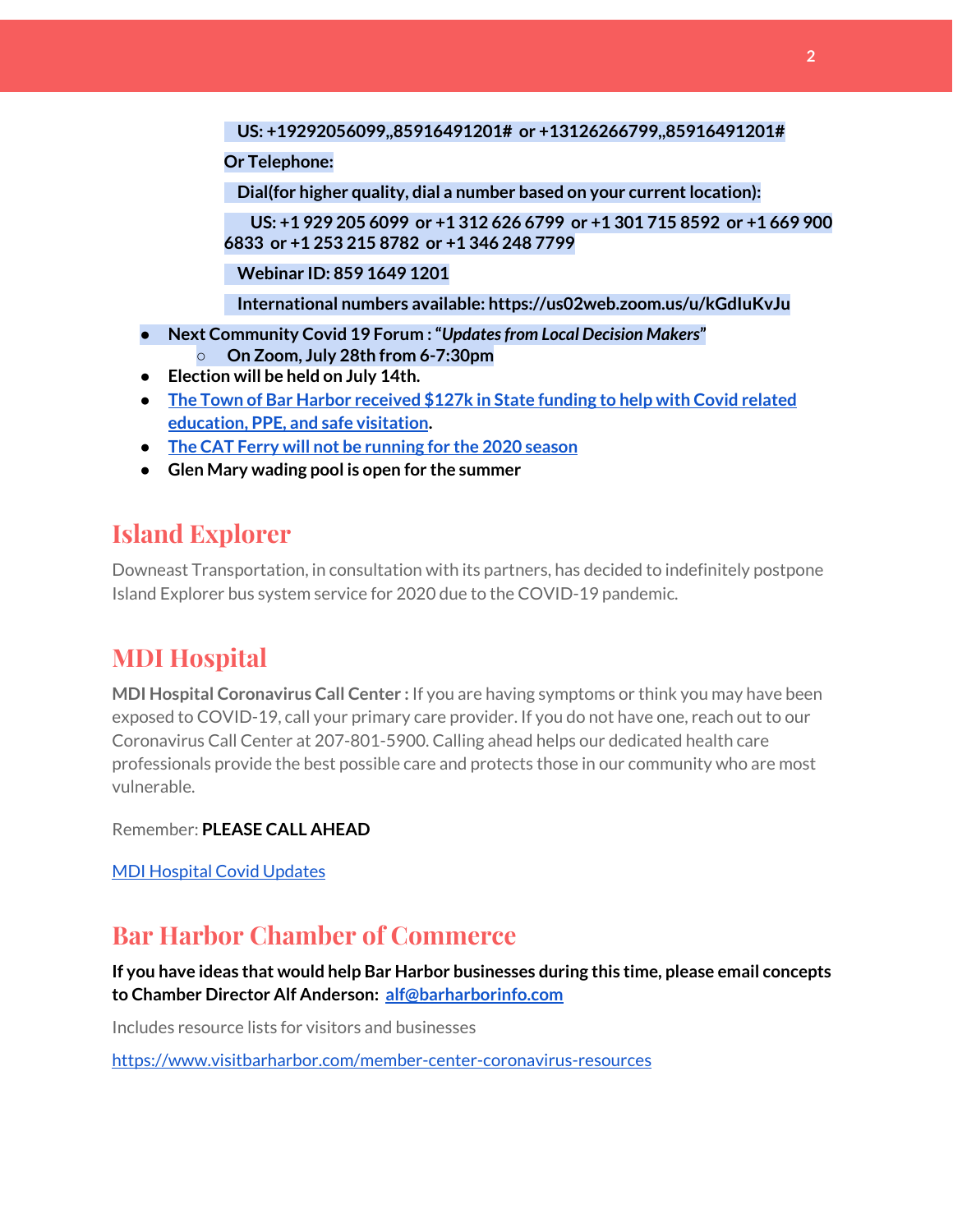# **School Information: Conners Emerson & MDI High School**

**Summer Food Program:** The State of Maine is offering financial support for those families impacted by the pandemic. If your child(ren) qualified for free or reduced lunch during the time they were in school (August-March), you should qualify for the Pandemic EBT (electronic banking) card. The Pandemic EBT offers \$5.04 per student in the household per day.

Call 1-855-797-4357 and speak with an eligibility specialist, who will assist you in getting your card. (No more forms to fill out) You may also want to check to see if you qualify for SNAP or TANDF benefits.

Note: All information is confidential.

USDA [Pandemic](http://track.spe.schoolmessenger.com/f/a/j6GQx4nFl3Rld4Q68tYCuA~~/AAAAAQA~/RgRgu5_JP0SlaHR0cHM6Ly9tYWlsLmdvb2dsZS5jb20vbWFpbC91LzAvP3RhYj1jbSNzZWFyY2gvZnJvbSUzQStiZWVzbGV5L1doY3RLSlZyQ0NUS1JmUldCTFdkUVpGZ2pUVlhNdkRwUVpIa2NoRkJCc3NGcHJxZEtnWFF3S05Tamt3R1RxTFpaS21wTkRHP3Byb2plY3Rvcj0xJm1lc3NhZ2VQYXJ0SWQ9MC4xVwdzY2hvb2xtQgoARkls2l72Ls-jUhhiYXJoYXJib3JqZXdlbEBnbWFpbC5jb21YBAAAAAE~) EBT program

#### **School Emails and Websites**

<http://www.mdirss.org/>

Latest email update from [Principal](https://docs.google.com/document/d/1OKDsYNtOgV0FI9xAcXwQvenOKLV0S2vBg1o5jtu5CrE/edit?usp=sharing) Haney and MDI High School - Can check out books from MDIHS Library throughout the summer

Latest email update from Conners [Emerson](https://docs.google.com/document/d/1v3pgkG6Q-9S3gisuUIj4etPVDwgBKl4P00JBkvZr-kk/edit?usp=sharing) School - Summer Food program

Latest email update from [Superintendent](https://docs.google.com/document/d/1fzeCbc8gpTSKmUaDoQH1Avx5PVl-h0reFphXrT1eUNA/edit?usp=sharing) Marc Gousse - Safe Return to School Advisory Group

# **Mental Health**

[National Alliance on Mental Illness Maine](https://www.namimaine.org/) [Maine DHHS - Hotlines/Crisis Numbers](https://www.maine.gov/dhhs/hotlines.shtml) Crisis [Services](https://www.sweetser.org/programs-services/services-for-adults/crisis-services/)

# **Acadia National Park**

**See latest [alertfrom](https://www.nps.gov/acad/planyourvisit/conditions.htm) ANP : Current Conditions**

**● The Park Loop Road and most hiking trails are open. Carriage roads are open, but beware of hazards. Park information is available outside at Hulls Cove Visitor Center. Campgrounds open no sooner than Aug 1.**

#### **Land & Garden Preserve**

The Asticou Azalea Garden is now open each Thursday through Sunday from 10 a.m. to 2 p.m. until at least early August.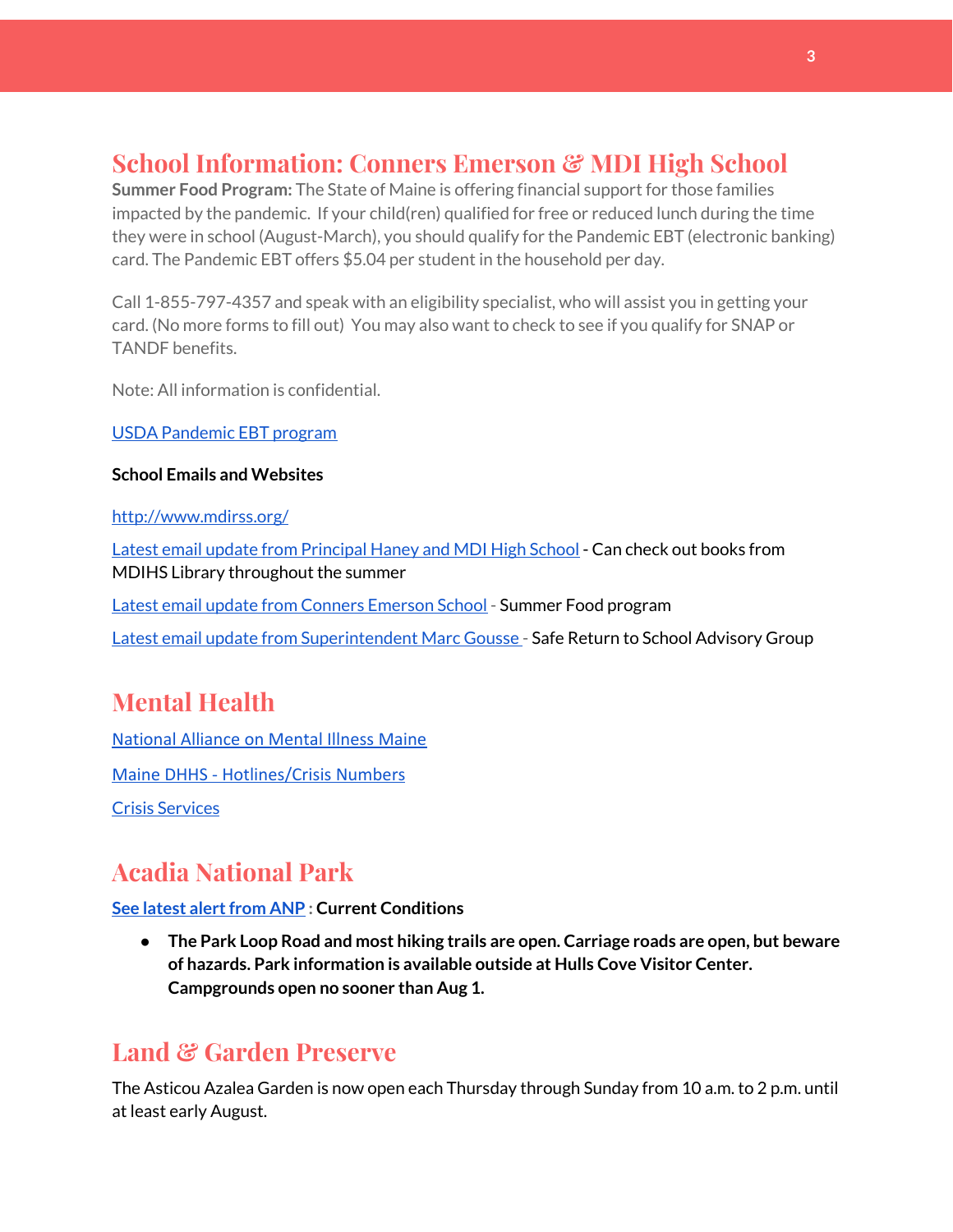**Thuya Garden will open July 8th, Wednesday through Sunday from 2:30 – 5:30 p.m. Thuya Lodge will be closed this season.**

**Abby Aldrich Rockefeller Garden will open July 30 through September 6. Thursday through Sunday between 1:00 – 4:00 p.m.**

Little Long Pond, Asticou Landing, Terraces and Lookouts are open daily from dawn to dusk.

Land & Garden [Preserve.](https://www.gardenpreserve.org/)

#### **Community Resources**

- **● Healthy Acadia [Newsletter](https://mailchi.mp/healthyacadia.org/june30_2020) [6](https://mailchi.mp/healthyacadia.org/june30_2020)/30**
- Open Table MDI Building [Community,](https://www.opentablemdi.org/) One Meal at a Time is delivering meals twice a week, free of charge, to anyone who requests them (MDI wide), as well as once a week curbside pick up. They are donation based and the food is healthy and tasty.
- Jesup [Memorial](https://jesuplibrary.org/) Library educational resources
- Mount Desert 365 Resource [Spreadsheet](https://docs.google.com/spreadsheets/d/1okAx6HSsgXZY9CGH07Dzi6rqe7a6m4dLCPKot2Li7Ek/edit?usp=sharing) is a resource list for all of MDI
- Project Open: A community [spreadsheet](https://docs.google.com/spreadsheets/d/1dBicBiBXGzzWEFd9oqL7EBDbFWjDCPl6SSMea_Kt4pc/htmlview#) letting residents and visitors know what island [businesses](https://docs.google.com/spreadsheets/d/1dBicBiBXGzzWEFd9oqL7EBDbFWjDCPl6SSMea_Kt4pc/htmlview#) are open
- Mount Desert Island [Community](https://www.mdicr.org/) Response is a resource list for all of MDI
- Bar [Harbor](https://www.barharborfoodpantry.org/) Food Pantry
- Help Request to MDI [Community](https://docs.google.com/forms/d/e/1FAIpQLSeZfu0tCcthHc9oL7tPomVRdniYiE7nbT_kkK9iCSRgqDhOvQ/viewform) Helpers

**Ways to Help**

- MDI [Nonprofit](https://sites.google.com/mdina.org/public/sos-mdi?authuser=0) Alliance : Share Our Stimulus : share stimulus money with local nonprofits.
- MDI [Community](https://docs.google.com/forms/d/e/1FAIpQLSe_CJUFdVvwJkmymWRqUeK8bx3m7n4uSOuUPYHqXSAyH2DBoQ/viewform?fbclid=IwAR25hjnWGhnMP0lOWMcBPRBumhtQCJGZO4hlk-T-VjNGZljL1kVX5pWrL6U) Helpers
- Island [Connections](http://islconnections.org/contact-us/)

#### **Government News & Mandates**

#### **[Governor](https://www.maine.gov/governor/mills/) Mills: Latest Updates :**

- **● With Improving Public Health Metrics, Mills [Administration](https://www.maine.gov/governor/mills/news/improving-public-health-metrics-mills-administration-exempts-connecticut-new-york-and-new) Exempts [Connecticut,](https://www.maine.gov/governor/mills/news/improving-public-health-metrics-mills-administration-exempts-connecticut-new-york-and-new) New York, and New Jersey From Quarantine & Testing [Requirement](https://www.maine.gov/governor/mills/news/improving-public-health-metrics-mills-administration-exempts-connecticut-new-york-and-new)**
- Governor Mills Appoints Reverend Kenneth I. Lewis, Jr. & Isaiah Reid to [Permanent](https://www.maine.gov/governor/mills/news/governor-mills-appoints-reverend-kenneth-i-lewis-jr-isaiah-reid-permanent-commission-status) [Commission](https://www.maine.gov/governor/mills/news/governor-mills-appoints-reverend-kenneth-i-lewis-jr-isaiah-reid-permanent-commission-status) on the Status of Racial, Indigenous and Maine Tribal Populations
- Governor Mills [Statement](https://www.maine.gov/governor/mills/news/governor-mills-statement-us-supreme-court-decision-june-medical-services-v-russo-2020-06-29) on U.S. Supreme Court Decision in June Medical [Services](https://www.maine.gov/governor/mills/news/governor-mills-statement-us-supreme-court-decision-june-medical-services-v-russo-2020-06-29) v. Russo
- Mills [Administration](https://www.maine.gov/governor/mills/news/mills-administration-approves-covid-19-prevention-and-protection-grant-awards-municipalities) Approves COVID-19 Prevention and Protection Grant Awards to [Municipalities](https://www.maine.gov/governor/mills/news/mills-administration-approves-covid-19-prevention-and-protection-grant-awards-municipalities) As Part of Keep Maine Healthy Plan